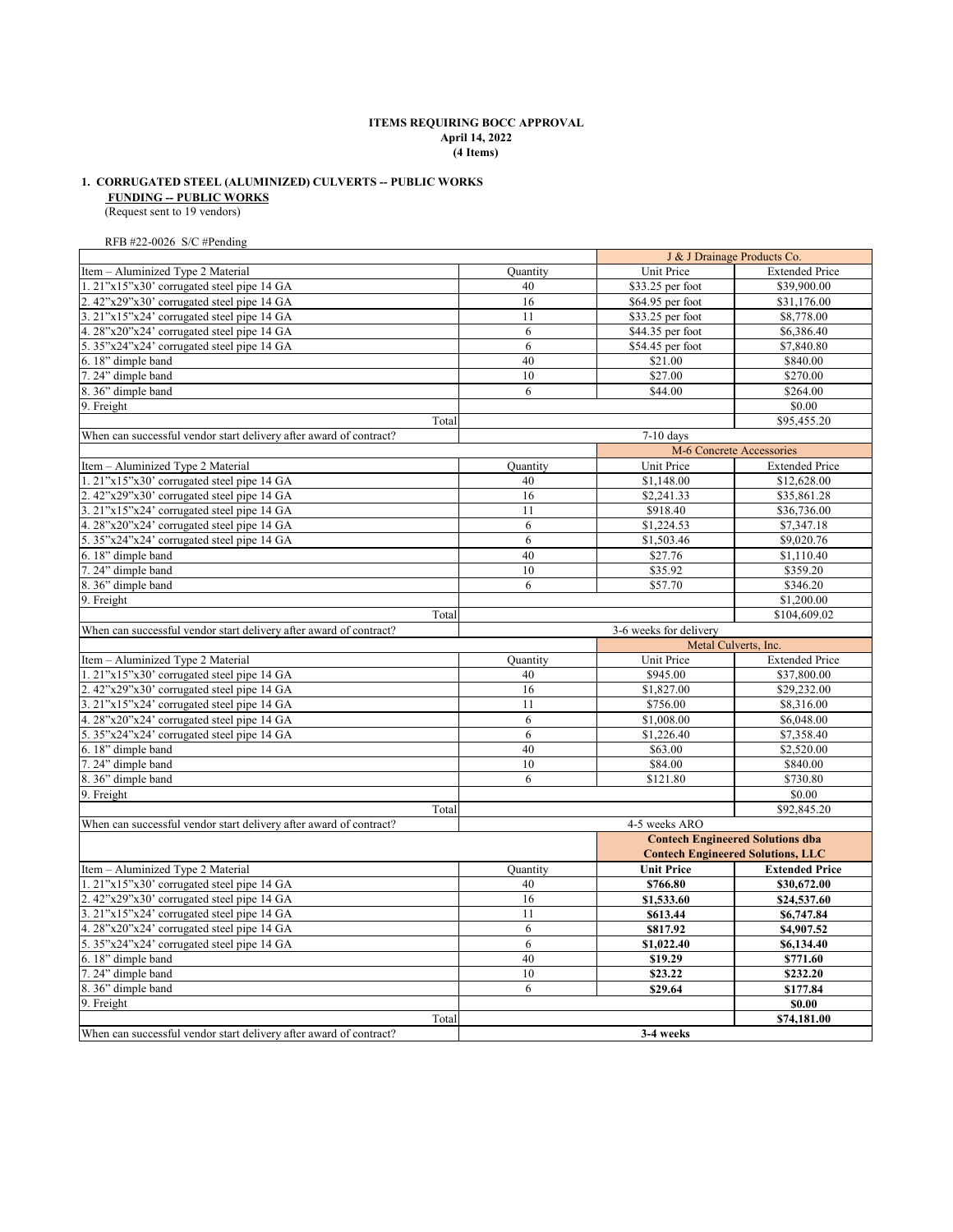|                                                                    | Wellborn Sales, Inc.            |            |                       |
|--------------------------------------------------------------------|---------------------------------|------------|-----------------------|
| Item - Aluminized Type 2 Material                                  | Quantity                        | Unit Price | <b>Extended Price</b> |
| $1.21"x15"x30'$ corrugated steel pipe 14 GA                        | 40                              | \$787.50   | \$31,500.00           |
| 2. $42^{\circ}x29^{\circ}x30^{\circ}$ corrugated steel pipe 14 GA  | 16                              | \$1,543.50 | \$24,696.00           |
| 3. 21"x15"x24' corrugated steel pipe 14 GA                         | 11                              | \$630.00   | \$6,930.00            |
| 4. 28"x20"x24' corrugated steel pipe 14 GA                         | 6                               | \$831.60   | \$4,989.60            |
| 5. 35"x24"x24" corrugated steel pipe 14 GA                         | 6                               | \$1,058.40 | \$6,350.40            |
| 6.18" dimple band                                                  | 40                              | \$27.30    | \$1,092.00            |
| 7.24" dimple band                                                  | 10                              | \$35.70    | \$357.00              |
| 8.36" dimple band                                                  | 6                               | \$47.25    | \$283.50              |
| 9. Freight                                                         |                                 |            | \$0.00                |
| Total                                                              |                                 |            | \$76,198.50           |
| When can successful vendor start delivery after award of contract? |                                 | 4-6 weeks  |                       |
| No Bid                                                             | <b>Star Commercial Flooring</b> |            |                       |

On the recommendation of Lee Barrier, on behalf of Public Works, Tim Myers moved to **accept the low bid from Contech Engineered Solutions dba Contech Engineered Solutions, LLC in the amount of \$74,181.00.** Anna Meyerhoff-Cole seconded the motion. The motion passed unanimously.

Public Works uses corrugated steel pipe to construct drainage culverts under driveways and gravel roadways.

# **Questions and Answers**

Tim Myers: Have we used Contech Engineered Solutions before?

Lynn Packer: Yes. We have used Contech in the past. They are known to vendor with us.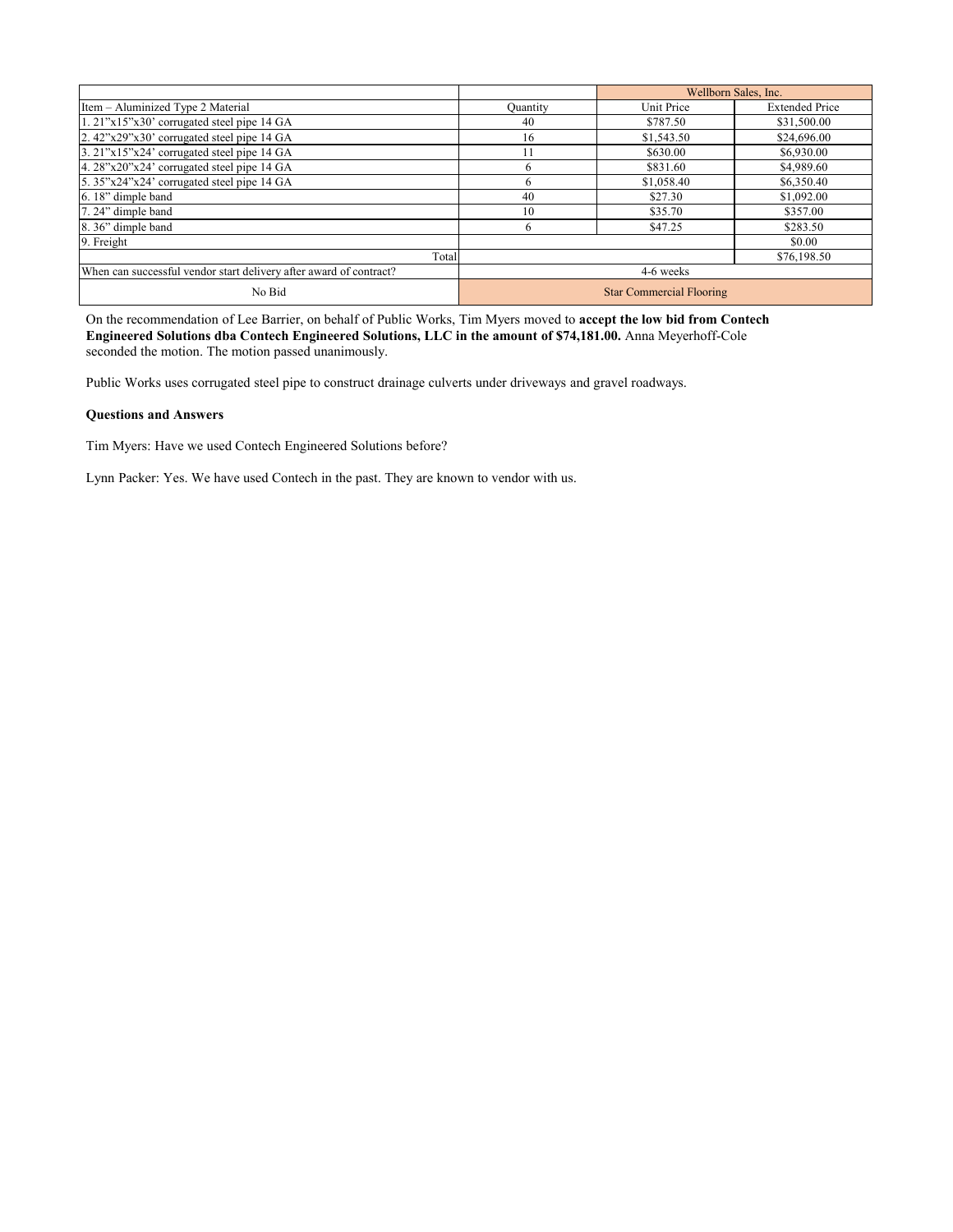# **BOARD OF BIDS AND CONTRACTS APRIL 14, 2022**

# **2. 2022 BM-2 OVERLAYS (R175-E) -- PUBLIC WORKS FUNDING -- R175 PREVENTATIVEMX-16+**

(Request sent to 46 vendors)

RFB #22-0023 S/C #8000199745

| Engineer's Estimate: \$2,291,742.10 | APAC-Kansas, Inc. Shears<br><b>Division</b> | Cornejo & Sons, LLC          | <b>Pearson Construction, LLC</b> |  |
|-------------------------------------|---------------------------------------------|------------------------------|----------------------------------|--|
| $2022$ BM-2 Overlays $(R175-E)$     | \$1,949,468.99                              | \$2,014,623.99               | \$1,734,185.21                   |  |
| <b>Bid Bond</b>                     | Yes                                         | Yes                          | <b>Yes</b>                       |  |
| Acknowledge Addendum                | Yes                                         | Yes                          | <b>Yes</b>                       |  |
| No Bid                              | L & M Contractors, Inc.                     | Nowak Construction Co., Inc. | Unruh Excavating                 |  |
|                                     | <b>Wildcat Construction</b>                 |                              |                                  |  |

On the recommendation of Lee Barrier, on behalf of Public Works, Anna Meyerhoff-Cole moved to **accept the low bid from Pearson Construction, LLC in the amount of \$1,734,185.21.** Brandi Baily seconded the motion. The motion passed unanimously.

Sedgwick County Project 2022 BM-2 Overlays (R175-E) will result in asphalt overlays and new pavement markings on 15 miles of county maintained roadways. This is one of several types of preventive maintenance projects used by Public Works that will improve the riding surface and extend the life of these roads. Pearson Construction, LLC is a known contractor to Public Works and has successfully worked on past county projects.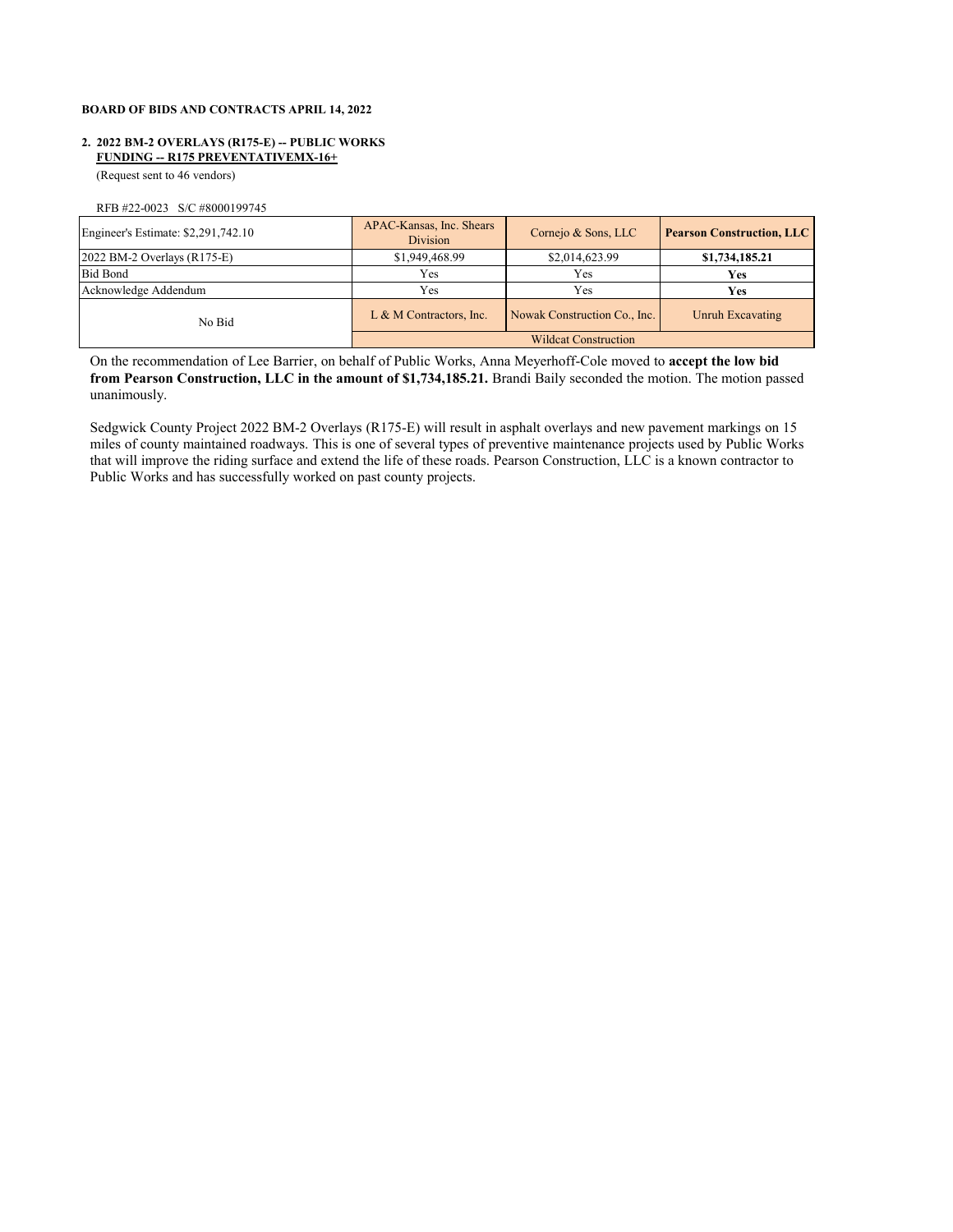#### **BOARD OF BIDS AND CONTRACTS APRIL 14, 2022**

## **3. PREVENTION / EARLY INTERVENTION SERVICES #3 -- DEPARTMENT OF CORRECTIONS FUNDING -- DEPARTMENT OF CORRECTIONS**

(Request sent to 117 vendors)

RFP #22-0007 Contract

|                                             | <b>Community Solutions, Incorporated</b>                      | <b>Seventh Direction Inc.</b>                | <b>Untamed Athletes Inc.</b>       |
|---------------------------------------------|---------------------------------------------------------------|----------------------------------------------|------------------------------------|
| Program Name                                | <b>Multisystemic Therapy (MST)</b>                            | <b>Living Choice Youth Program</b><br>(LCYP) | <b>Untamed Athletes</b>            |
| Prevention / Early Intervention Services #3 | \$180,000.00                                                  | \$149,225.00                                 | \$150,000.00                       |
|                                             | Affiliated Family Counselors, LLC                             | Boy Scouts of America Quivira<br>Counsel     | Catholic Charities Wichita         |
|                                             | <b>Center for Human Development</b>                           | <b>Central Kansas Foundation</b>             | Change Your Life Enterprises, Inc. |
| No Bid                                      | Child Advocacy Center of Sedgwick<br>County                   | <b>COMCARE</b> of Sedgwick County            | Corner House, Inc.                 |
|                                             | Crosswinds Counseling and Wellness                            | Heartland 180 Inc.                           | <b>Higher Ground</b>               |
|                                             | Kansas Department for Aging and<br><b>Disability Services</b> | Kansas Children's Service League             | Mid-American All-Indian Center     |
|                                             | Mirror, Inc.                                                  | Nan Putnam                                   | New Chance, Inc.                   |
|                                             | New Hope                                                      | Rainbows United                              | Recovery Concepts Inc.             |
|                                             | South Central Mental Health Counseling<br>Center              | <b>Therapy Services</b>                      | Wichita Indochinese Center         |
|                                             | Youth for Christ Wichita                                      |                                              |                                    |

On the recommendation of Britt Rosencutter, on behalf of the Department of Corrections, Anna Meyerhoff-Cole moved to **accept the proposals and execute service provider agreements with Community Solutions, Incorporated, Seventh Direction Inc., and Untamed Athletes Inc. for the amounts**  shown above for a term of 18 months beginning July 1, 2022 and ending December 31, 2023. Tim Myers seconded the motion. The motion passed unanimously.

A committee comprised of Abigail Lessman, Project Manager and Chase Tipton, Evidence-Based Coordinator - Department of Corrections; Jeannette Livingston, Assistant Director - SCDDO; Delores Craig-Morland, Ph.D., Consultant from WSU; and Britt Rosencutter, Purchasing Agent - Purchasing evaluated all proposal responses based on the criteria set forth in the RFP. The committee agreed unanimously to accept the proposals as stated above.

The Sedgwick County Community Crime Prevention Fund utilizes current research to target grant dollars to achieve the greatest crime prevention impact and assist youth at risk of offending to improve the quality of their lives. The targeted population includes youth at moderate to high risk for delinquency and their families. The programs funded should provide services that are designed to prevent youth from entering the juvenile justice system or preclude further involvement in the system.

The initial proposal from Community Solutions, Inc. was for \$194,946.00. After further discussion and clarification of the budget, a revised allocation of \$180,000.00 was agreed upon. The initial proposal from Seventh Direction Inc. was for \$178,050.00 in funding over 18 months. After clarifying our desired target population would be under 22.5 years of age, they recalculated their expected number served and submitted a revised budget of \$149,225.00. The proposal from Untamed Athletes Inc. was for \$150,000.00 and has been awarded in the full amount requested.

## Notes:

Sedgwick County is allocating approximately \$582,000.00 annually (approximately \$873,574.00 over 18 months) in support of prevention and early intervention programs targeted to youth at risk for juvenile delinquency. Two (2) programs are currently funded through December 31, 2022 for a total of \$208,125.00 annually, with one (1) additional option to renew for 2023. Additional use of the funding has included support of a training on risk-needsresponsivity and support for additional work by WSU for communication and connection with the community on funding opportunities.

This is a proposal and not a bid. Proposals are scored based on criteria set forth in our RFP. There were (6) components to evaluate:

| Component                                 | Points |
|-------------------------------------------|--------|
| a. Overall Project Plan/Agency Capability |        |
| b. Evidence Based Practice(s)             | 20     |
| c. Risk-Need-Responsivity                 | 20     |
| d. Data Collection Methods                |        |
| e. Relevant Measurable Outcome(s)         |        |
| f. Assessment                             | 10     |
| <b>Total Points</b>                       | 100    |

## **Questions and Answers**

Brandi Baily: How do we determine which of these services we use? Do we pay this fee whether they are used or not used?

Abigail Lessman: When we put the RFP out, these were the only three (3) proposals we received and their funding requests were within the available funds within the 18 month period. As far as the service provisions and how the payments are determined, I believe that could be negotiated during the contract portion whether it be a monthly amount received or more of a service provision.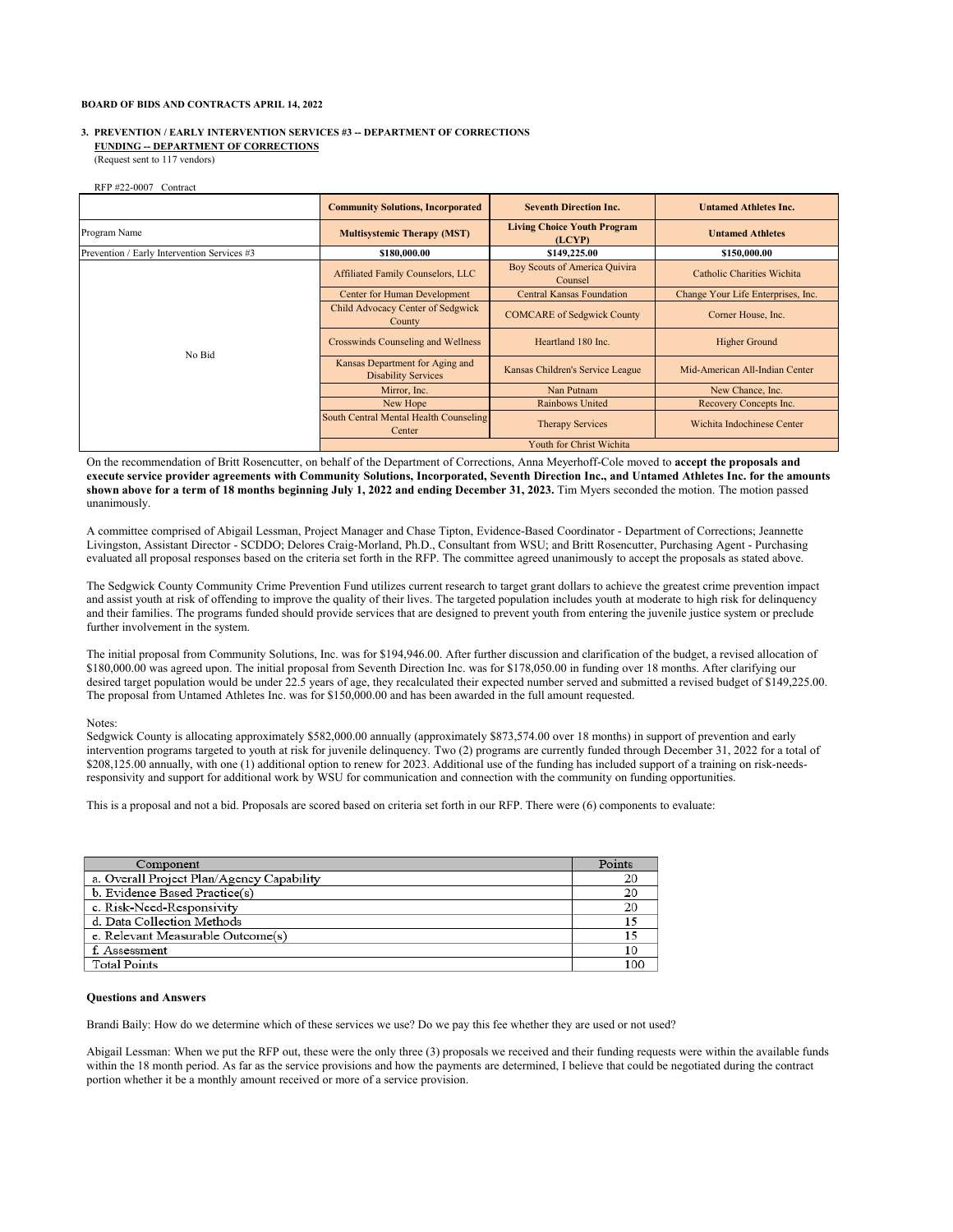Russell Leeds: Could you tell us which two (2) programs are currently funded through the end of this year?

Abigail Lessman: Currently with the Crime Prevention Fund, we are funding CBAR or McAdams Academy, an educational service for expelled or suspended youth, as well as the MHA PATHS program, a prevention program for younger children in elementary school. They have a one (1) year renewal option at the end of this calendar year.

Russell Leeds: To follow up on that, can you tell me how the three (3) programs we are going to fund through this RFP fill the gaps based on the programs we had funded for fiscal year 2021? You got education and you got Mental Health Association, which is providing some type of alternative thinking strategies, the three (3) programs that are going to be funded Untamed Athletes, Seventh Direction Living Choices, and Community Solutions Therapy. It sounds kind of self-explanatory but can you explain how they are going to fill the gaps to address the mid to high risk youth population? What services are they going to provide and how are they going to fill the gap since we have education and MHA still on contract?

Abigail Lessman: We have previously funded substance abuse treatment through this grant through Higher Ground. I believe it's been a year since we've had any services with them. The option with Seventh Direction really will fill a gap for that need. As far as having some treatment options for uninsured or underinsured youth coming through JIAC without having to be under any form of supervision, as well as providing the ability to help financially some youth who are on the older end of the juvenile system or youth who would be eligible to live in their sober living home if they are experiencing homelessness or home insecurity. That is a gap we have now that we haven't in the past. This would provide that service we had through this fund previously.

Russell Leeds: So Seventh Direction is providing some substance treatment and also they have housing opportunities?

Abigail Lessman: Yes. Those would have to be the 18-22.5 population. So we'll work with them on the referral population but they do serve that population either with referrals from foster care or from youth that are in the system through probation officers and such. They are serving that population now. This would just fund and help them develop that program for that target population.

### Russell Leeds: Community Solutions?

Abigail Lessman: Community Solutions is Multisystemic Therapy (MST) so that would address the family need and families in crisis that are coming to JIAC for youth that score high on our risk assessments as far as the family domain and families that are willing to participate in it. They are currently funded for our evidence-based funding so this would kind of provide them the opportunity to receive referrals directly from JIAC rather than waiting until the youth is in the system for them to engage in services with the family.

Russell Leeds: We had Ember Hope previously, does this kind of fill the gap for Ember Hope?

Abigail Lessman: Ember Hope is not actually FFT (Family Functional Therapy). That is what we received previously with Ember Hope but it is within the same thing, yes.

### Russell Leeds: Untamed Athletes?

Abigail Lessman: They are primarily a recreation based program. This would be for youth who do score moderate to high especially in the domains of leisure and recreation. They do have a component that is mentoring and education-based through their services. They are another one that was just this year funded through evidence-based programming for youth again that are deeper into the system who are referred through our intensive supervision office and probation officers. This would be a direct referral source through JIAC for youth who are identified at that initial screening as potentially benefitting from that program.

Russell Leeds: Can you give me some idea of the population size of each of these programs? Do we have a confirmed target size for each of these programs yet, the number of youth we're expecting them to serve?

Dr. Craig-Morland: The Multisystemic Therapy, that is the Community Solutions, expects to serve between 15 and 20 per year, which would make for the 18 month period would be 22 to 30. The Untamed Athletes, for the 18 month period, they put they will serve between 60 and 100. The Seventh Direction has numbers for each component and I honestly don't have that in front of me but the total of services for them was going to serve roughly 104 or 105 I believe. I did want to add that as a part of my consulting process, we review the risk factors that are unique to kids who live in Sedgwick County and we believe we have elevated risks in the substance abuse area and in the leisure and recreation we're looking for prosocial behavior to combat some antisocial behavior. We know we have elevated risk in the family area with particular interest in working with the female juvenile offenders. We also have a continuing issue around education with suspensions and expulsions. That's why we need McAdams. Finally the secondary prevention program that Mental Health offers gives us one (1) shot at kids at an age that is prior to any possible offending.

Russell Leeds: So the number of youth expected to be served for these programs is reasonable based on the type of work they're doing based on your estimation as our consultant?

Dr. Craig-Morland: Yes it is reasonable. In reviewing them, I calculated the costs per projected client and with the organizations that these clients had prior experience with, we know they estimate quite well with the numbers. I can tell you from our Juvenile Intake Assessment Center numbers and from our Juvenile Field Services numbers and Court Services numbers, there should be an adequate supply of youth who need these services.

Anna Meyerhoff-Cole: These are new programs for us. How often will we assess their success rate during this 18 month period?

Abigail Lessman: We would have quarterly site visits with these providers to evaluate how they are doing with their outcome and address any concerns we have.

Brandi Baily: In the notes section, we see there are currently two (2) programs funded through December with options to renew. Are we planning to renew those contracts so then we have five (5) intervention prevention providers?

#### Abigail Lessman: Correct.

Russell Leeds: Just to clarify, historically we've run about five (5) providers providing different types of services correct?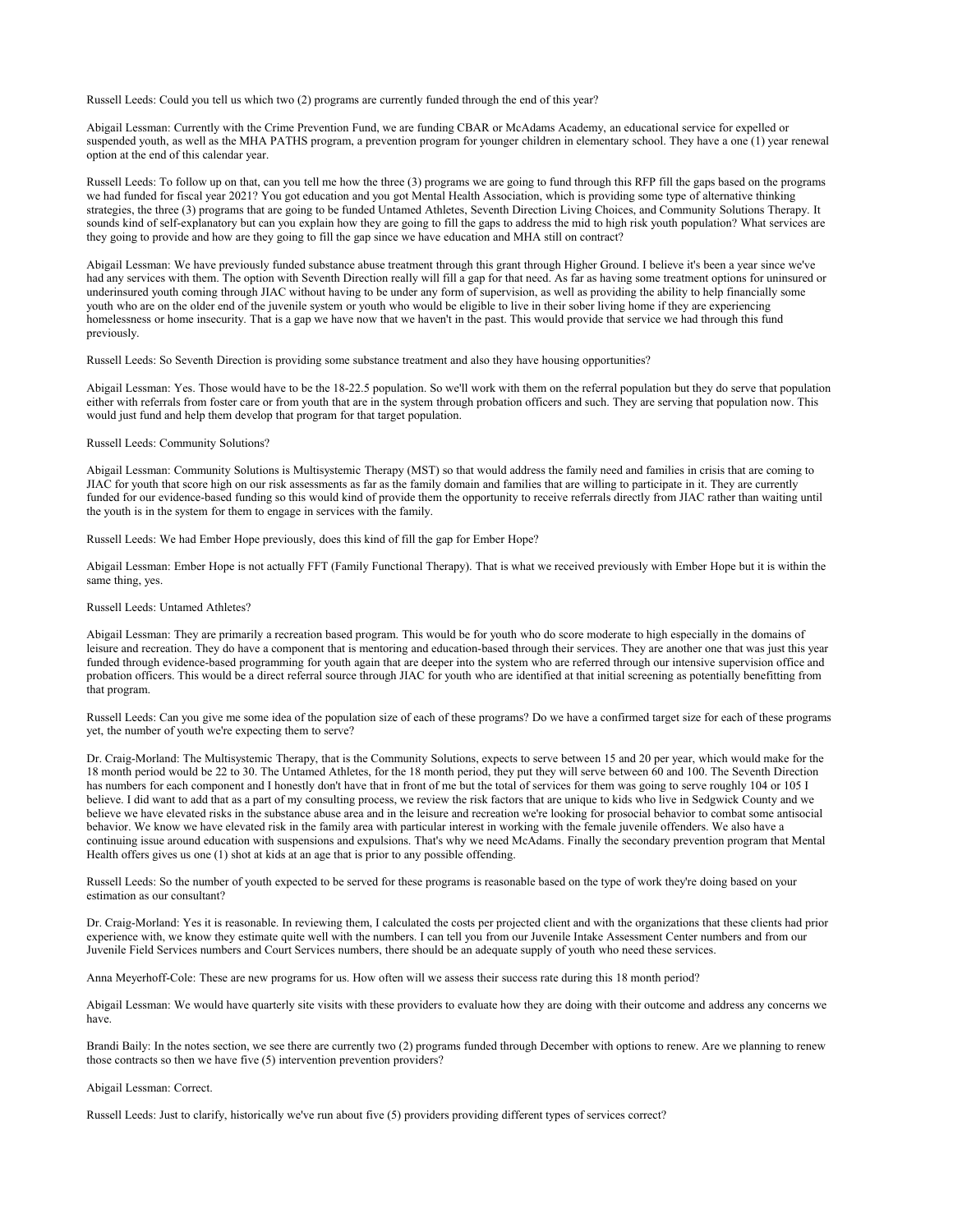Abigail Lessman: Yes. That is correct.

Russell Leeds: I did want to ask one (1) additional question about referrals. I know the past couple years some of the difficulties we've had with these programs has been limited number of referrals because of the pandemic and the issues it created with availability and in-person activities. Do you have some insight on where you think we're going to be in the coming year as far as the ability for these organizations to get the referrals and provide services? I know that's a loaded question because of the pandemic wanes but we're on the upside of it.

Dr. Craig-Morland: I would say the two (2) programs that are very closely associated with the schools because we have no reason at the moment to believe the schools will go back to a virtual delivery system, I think those two (2) programs that include the educational program at McAdams and the Mental Health Association PATHS Program have their numbers coming up so we have reason to believe those issues are in the past. When it comes to the substance abuse, which is Seventh Direction, the Untamed Athletes Program, the Community Solutions, all of those are delivered on a basis that is not dependent on a mass gathering environment that has to be strongly impacted by something like the pandemic. I believe with these choices, particularly with the age groups and the substance abuse and the Untamed Athletes Program, the chances are quite good that we should see reasonable numbers. I also can say Untamed Athletes and the Community Solutions Program have a period now where they are funded through the evidence-based funding and they have been able to achieve their numbers.

#### **Notes:**

In reference to payment, the providers will invoice DOC Financials quarterly. The invoices are reviewed for service provision and then approved for payment.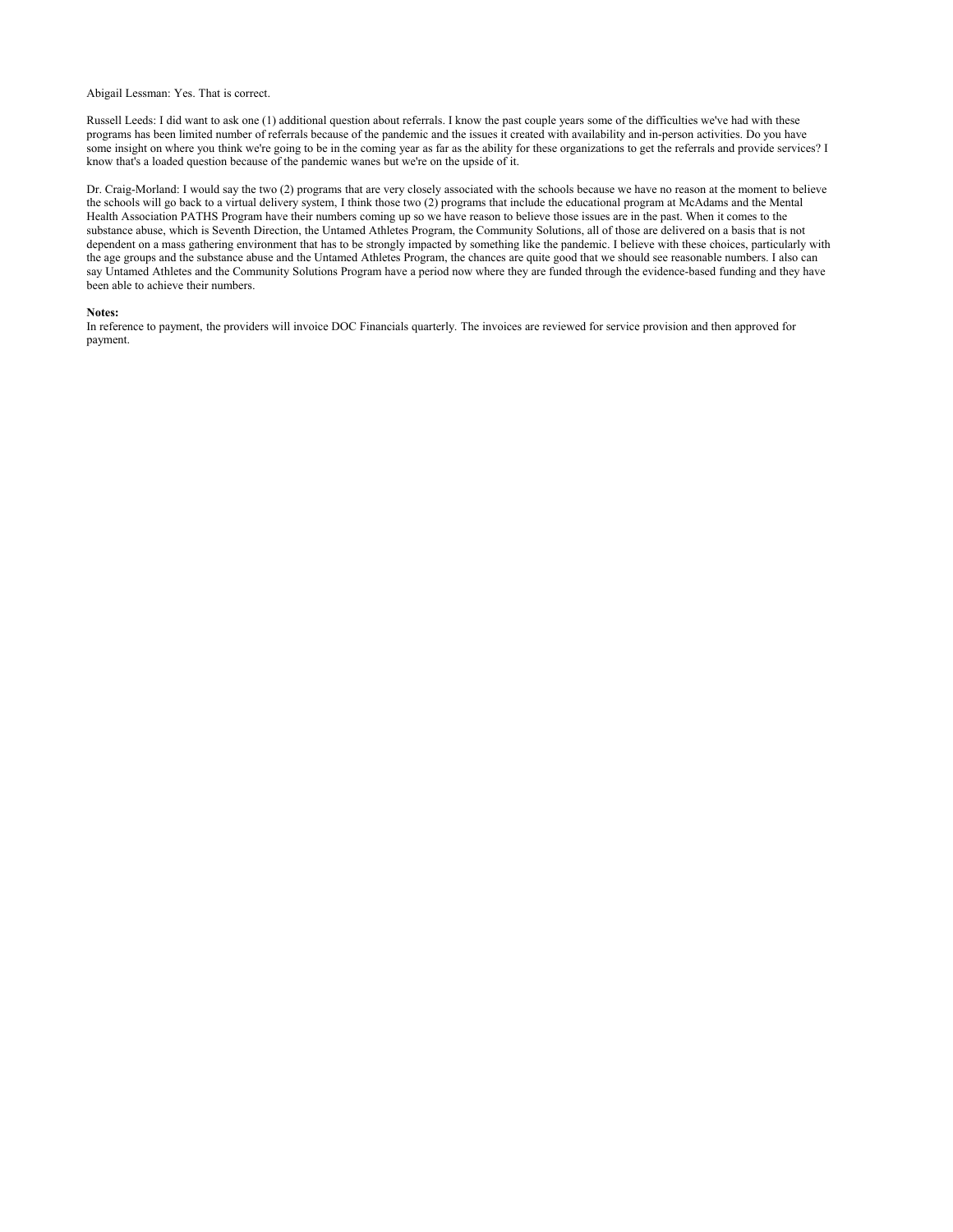## **BOARD OF BIDS AND CONTRACTS APRIL 14, 2022**

# **FUNDING -- AMERICAN RESCUE PLAN ACT (ARPA) 4. ALTERNATIVE DISPUTE RESOLUTION – DOMESTIC CONCILIATION SERVICES -- 18TH JUDICIAL DISTRICT COURT**

(Request sent to 26 vendors)

| RFP #21-0080 Contract                                                                                                     |                                                                           |                   |                        |
|---------------------------------------------------------------------------------------------------------------------------|---------------------------------------------------------------------------|-------------------|------------------------|
| <b>Cindy L. Cleous</b><br>dba Cindy L. Cleous LLC                                                                         | <b>Collaborative Success, Inc.</b>                                        |                   |                        |
| \$600.00 (Retainer)                                                                                                       | <b>Domestic Conciliation</b>                                              |                   |                        |
| \$150.00/hr. per person (witnesses, data review, etc.)                                                                    | Retainer                                                                  | \$1,600.00        | \$800.00               |
| <b>Testimony Fee Below</b>                                                                                                | <b>Conciliation Fee per Hour</b>                                          | \$200.00          | \$100.00               |
| \$600.00 (Additional Retainer)                                                                                            |                                                                           |                   |                        |
| \$300.00/hr. for preparation for and time spent in Court                                                                  |                                                                           |                   |                        |
| <b>Holly S. Kelly</b>                                                                                                     | <b>Diane Sherwood, JD MSW</b><br>dba The Center for Peace and Forgiveness |                   |                        |
|                                                                                                                           |                                                                           |                   |                        |
| \$250.00/hr.                                                                                                              |                                                                           | <b>Joint Rate</b> | <b>Individual Rate</b> |
|                                                                                                                           | Joint Session - Fee per Hour                                              | \$280.00          | \$140.00               |
|                                                                                                                           | Meeting with clients individually per Hour                                |                   | \$200.00               |
|                                                                                                                           | <b>Phone Calls or Emails per Hour</b>                                     | \$280.00          |                        |
| <b>James W. Wilson</b>                                                                                                    | N. Trip Shawver                                                           |                   |                        |
| Sliding Scale Fee Below Each Person Pays Based On Their<br>Income Level (per person income)                               | \$250.00/hr.                                                              |                   |                        |
| \$50,000.00 or less - \$75.00/hr.<br>\$51,000.00 - \$70,000.00 - \$100.00/hr.<br>\$71,000.00 - \$90,000.00 - \$125.00/hr. | Reported a Sliding Scale Fee (range not identified)                       |                   |                        |
| <b>Jonathan Olsen</b>                                                                                                     | <b>Stacy L. Ortega</b><br>dba McDonald Tinker PA                          |                   |                        |
| \$160.00/hr.                                                                                                              |                                                                           | <b>Joint Rate</b> | <b>Individual Rate</b> |
|                                                                                                                           | <b>ADR Services per Hour</b>                                              | \$250.00          | \$125.00               |
|                                                                                                                           | <b>Legal Assistant Support per Hour</b>                                   | \$150.00          | \$75.00                |
|                                                                                                                           | <b>Discounted Services per Hour</b><br>(based<br>on income)               | \$100.00          | \$50.00                |
| <b>Shannon A. Kelly</b><br>dba Kelly Law Offices                                                                          | <b>Tina Huntington</b><br>dba Huntington Law Firm                         |                   |                        |
| \$250.00/hr.                                                                                                              | \$165.00/hr.                                                              |                   |                        |
|                                                                                                                           | <b>Sliding Scale of Combined Income Fee Below</b>                         |                   |                        |
|                                                                                                                           | Under \$40,000.00 - \$110.00/hr.                                          |                   |                        |
|                                                                                                                           | \$40,000.00 - \$50,000.00 - \$120.00/hr.                                  |                   |                        |
|                                                                                                                           | \$50,000.00 - \$60,000.00 - \$130.00/hr.                                  |                   |                        |
|                                                                                                                           | \$60,000.00 - \$80,000.00 - \$150.00/hr.                                  |                   |                        |
|                                                                                                                           | \$80,000.00 and over - \$165.00/hr.                                       |                   |                        |
|                                                                                                                           | No Bid                                                                    |                   |                        |
| Suzanne Dwyer, Attorney                                                                                                   | Jeanne Erikson, PhD                                                       |                   |                        |
| Paula Langworthy, Attorney                                                                                                | Larry Linn, Attorney                                                      |                   |                        |

On the recommendation of Joe Thomas, on behalf of the 18th Judicial District Court, Russell Leeds moved to **accept the proposals from Cindy L. Cleous dba Cindy L. Cleous, LLC; Collaborative Success, Inc.; Holly S. Kelly; Diane Sherwood dba The Center for Peace and Forgiveness; James W. Wilson; N. Trip Shawver; Jonathan Olsen; Stacy L. Ortega dba McDonald Tinker PA; Shannon A. Kelly dba Kelly Law Offices; and Tina Huntington dba Huntington Law Firm for a contract period extending until all assigned ARPA funding has been utilized.** Tim Myers seconded the motion. The motion passed unanimously.

A committee comprised of 18th Judicial District Court personnel included Courtney Douty - Court Program Analyst, Lorrie Seltzer - Dispute Resolutions Coordinator, Judge Jeff Dewey, Judge Kellie Hogan, Judge Linda Kirby, and Judge Quentin Pittman; and Joe Thomas - Purchasing reviewed and scored all proposal responses and unanimously agreed to award all respondents.

In the years prior to the pandemic, the Family Law Department saw an explosion of divorce cases. A full-time judge was moved from the Civil Department to the Family Law Department leaving five (5) judges to cover all Civil cases and making five (5) judges assigned to Family Law.